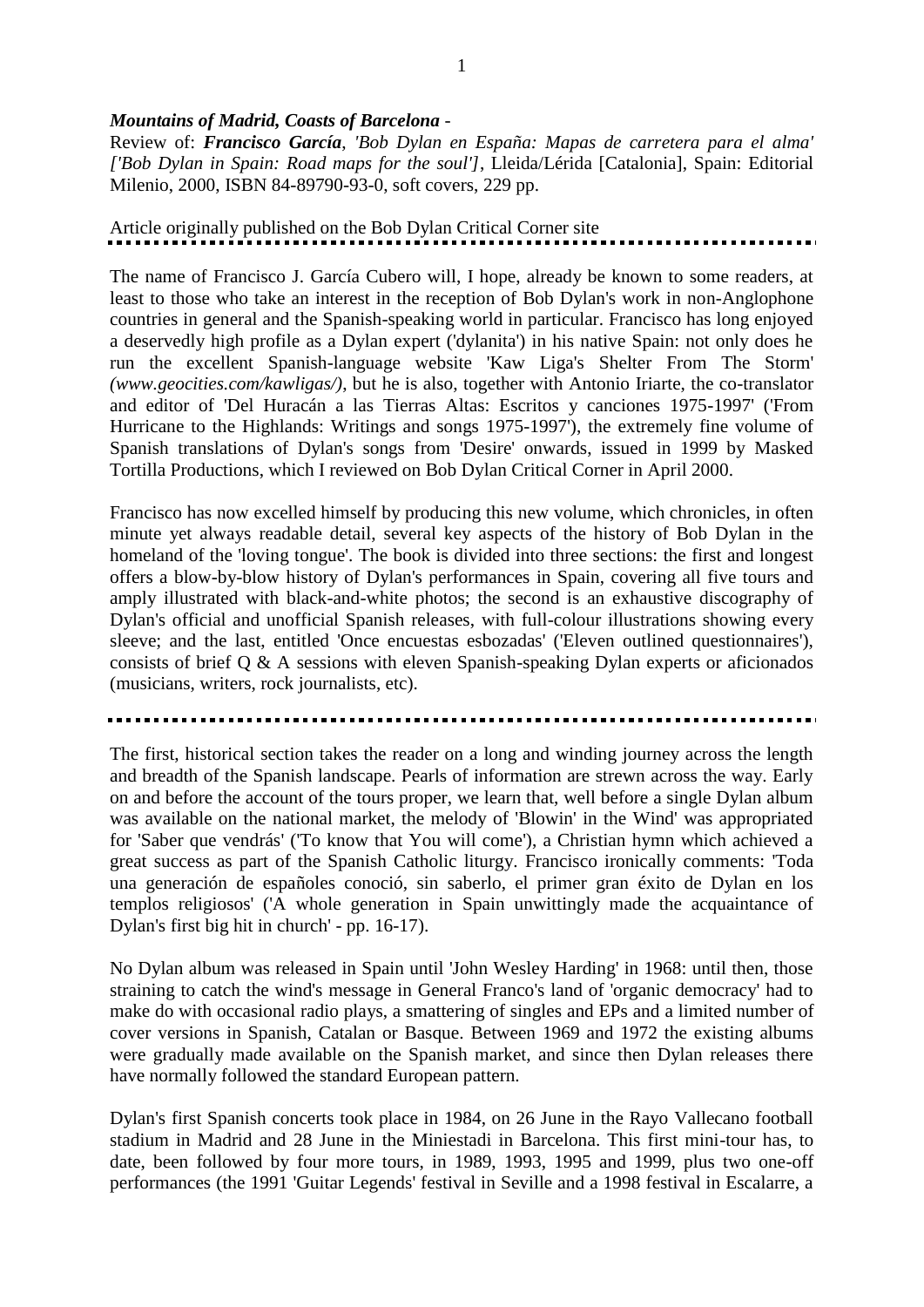small Catalan locality in the Pyrenees). Francisco's narrative invites the reader to live or relive the vibrations of every one of these concerts - the venue, the atmosphere, the songs performed. For the songs, he opts for a selective strategy, pointing up the highlights rather than offering 100% complete setlists (that material is in any case available elsewhere). He also details the coverage of each tour and/or concert in the Spanish press (national, regional and local, musical and general), with selected quotations in the body of the text and an extensive press bibliography at the end of each chapter. Any future student of reception theory who wants to know exactly what, for example, the newspaper 'Diario de Andalucía' said about Dylan's 17 April 1999 concert in Málaga now has only to turn to page 159 of this book and follow the trail which Francisco has laid down.

We learn from this book that Dylan has to date played 29 concerts in Spain, in a total of 19 cities or other localities, covering 11 of the country's autonomous regions and ranging all the way from rainswept Galicia in the north-west to sun-drenched Andalusia in the south. He has never played either of the island regions (the Canaries and the Balearic Islands), but as far as the mainland is concerned only four regions have never featured on the tour map, and it can reasonably be said that the vast majority of Spain's population has by now been given the opportunity to see Bob Dylan perform at a location reasonably close to home. The most unlikely venue was surely the bullring of the small city of Huesca in rural Aragon, on 6 July 1993; the most spectacular, six days later, the magnificent Roman amphitheatre of Mérida in Extremadura, which may have reminded Dylan of the Coliseum in Rome and his own 'When I Paint My Masterpiece'.

The reader following Dylan across the road-map of Spain painstakingly laid down by Francisco will discover some curious things on the way. It transpires that Bob's debut 1984 concert in Madrid was attended by no less than four ministers from the then socialist government of Felipe González, one of them none other than Javier Solana, who went on to achieve further fame as NATO's secretary-general and, latterly, foreign-policy supremo for the European Union (p. 37). The second and last concert of that same first tour, in Barcelona, was graced by the presence of Jordi Pujol, long-standing head of the Catalan regional government and uncrowned king of Catalonia (p. 42). These VIP presences make it clear that Dylan's first-ever professional visit to the land of Goya and Picasso was regarded as a major cultural and historical event. The press responses to these concerts, however, do not always seem to have been quite at the level of the occasion: the article titles quoted in the bibliography include all-to-predictable references of the type: 'Bob Dylan, el veterano de la canción protesta' ('Bob Dylan, the veteran of protest song' - 'Tiempo'), or 'Dylan: el profeta de los 60' ('Dylan, the prophet of the 60s' - 'El Gran Musical'); and, as Francisco wryly notes, the Spanish media's coverage of Dylan's visit typically repeated ad infinitum 'dos tópicos absolutamente agotados: el mito y la nostalgia' ('two hackneyed clichés: myth and nostalgia' p. 31). The journalistic resort to cliché proves, indeed, to be a constant source of complaint right across the tale of Dylan's Spanish tours - although, as we all know, this is hardly a phenomenon unique to Spain …

Elsewhere, we learn: that at the San Sebastian concert of 17 June 1989 Dylan and band rounded off 'In the Garden' with a riff borrowed straight from the Kinks' 'You Really Got Me' (p. 61); that in the Basque city of Vitoria on 2 July 1993 the performance of 'Simple Twist of Fate' lasted, according to Francisco's estimate, almost 20 minutes (p. 93); that the 24 July 1995 night in Barcelona was attended by a princess, the Infanta Cristina (p. 124; was she discussing 'what's real and what is not'?); that in Santiago de Compostela on 9 April 1999 Bob brought '4th Time Around' out of his performance hat for the first time since 1976; and that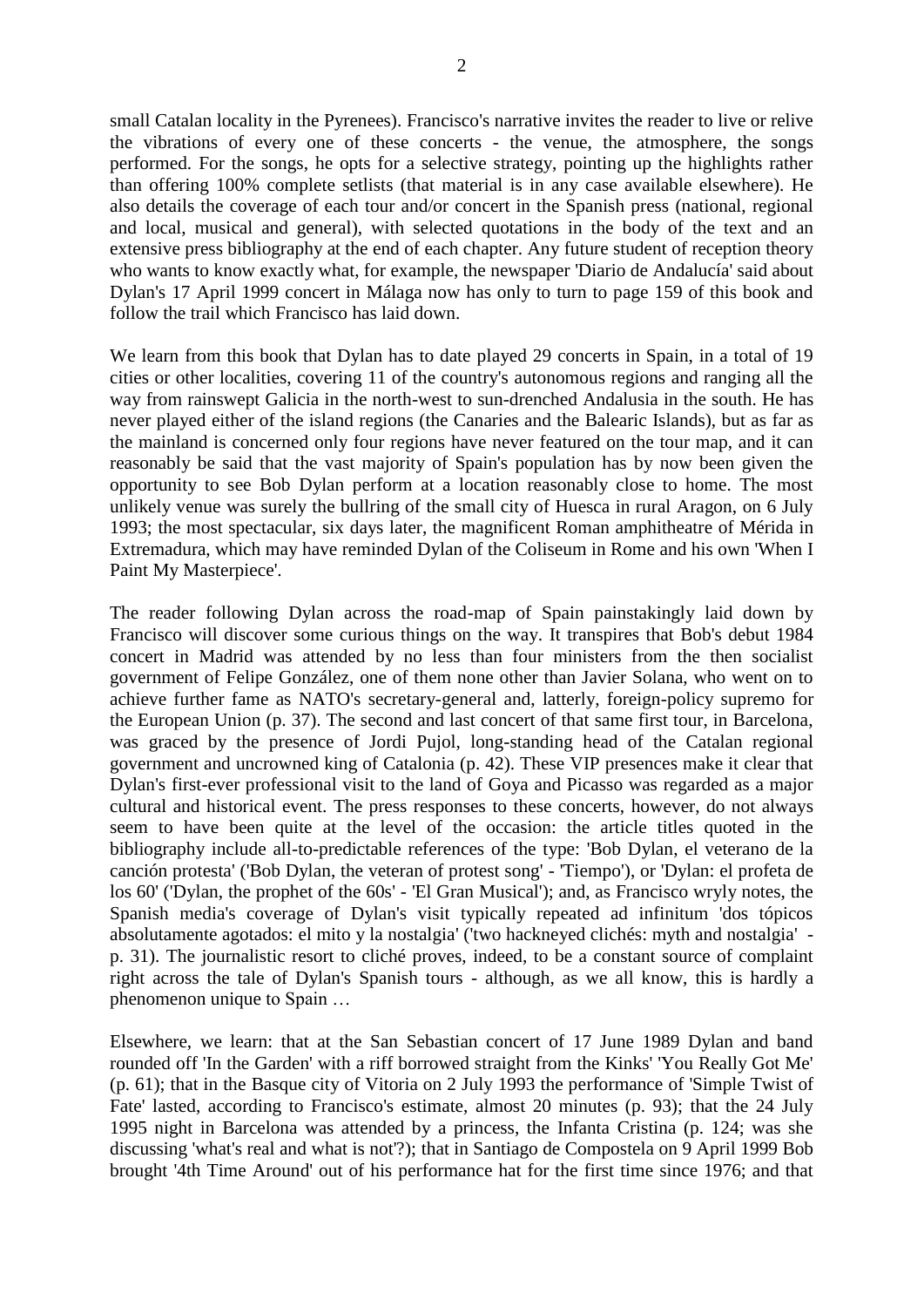nine days later in Granada he was offered Federico García Lorca's guitar to play on, by the poet's own great-niece Laura. The abundant detail which Francisco offers allows the reader to relive the warm and dusty atmosphere of Bob Dylan's Spanish peregrinations.

The second, discographical section of the book is remarkably comprehensive, and seems, indeed, to merit Francisco's own description of it (p. 164) as 'complete'. Official releases and bootlegs both of course find their place, but perhaps most interesting is the borderline category of limited and special releases. Here we indeed find - on pages 199 and 200 - some unexpected revelations. With its 17 May 1993 issue, 'Cambio 16', a well-known political and general Madrid weekly which might be considered the Spanish equivalent of 'The Economist', offered its readers a free CD entitled 'Folk: Años 60, 11' ('Folk: The 60s, No 11'), which included a performance by Bob Dylan of the blues standard 'Baby, Please Don't Go', from the 'Minnesota Hotel Tape' of 22 December 1961. Francisco describes this as 'una edición absolutamente legal' ('a completely legal release'), despite the fact that this track has never been legally released by Columbia (!). A similar oddity is proffered by another giveaway CD, included with a 1995 issue (no exact date given) of the Navarre daily 'Diario de Noticias': this disc, 'Grandes de la Música: Mitos del Rock' ('Great Figures of Music: Myths of Rock'), featured Dylan performing 'California', a song generally considered an early version of 'Outlaw Blues' and which, again, has never been officially released by his record company. Even more strangely, some of the 'Albert Hall' (Manchester Free Trade Hall) live tracks that were finally released on the 'Live 1966' CD in 1998 had quasi-legal previews in Spain: the second CD in a collection-by-instalments (no dates given) issued by Ediciones Orbis-Fabbri under the general title 'Los Grandes del Rock (de la A a la Z)' ('Greats of Rock from A to Z') included the Manchester 1966 performance of 'Like A Rolling Stone', while No 27 in the same collection went one better and featured no less than five tracks from the same concert. In Francisco's words, these are 'misterios insondables' ('unfathomable mysteries', p. 200) …

We also learn that many, though not all, of Dylan's official albums first appeared in Spain with lyric-sheet inserts (in English), a practice notably -not- adopted for the US and UK markets for any album of new songs prior to 'Empire Burlesque'. Official releases of collectors' interest include the first issue of 'The Times They Are A-Changin'', which included specially written sleevenotes, unique to Spain, from the pen of Diego A. Manrique (p. 187); the first issue of 'Bringing It All Back Home', which featured three back-cover photos by Daniel Kramer, different from the six that appeared on the US release (p. 188); and an issue of 'Street-Legal' including an insert with a 'poetic reflection on the figure of Bob Dylan', also by Manrique (p. 190). Here, though, the surprises effectively cease, as Francisco tells us that from 'Shot of Love' on 'las ediciones españolas son prácticamente idénticas a las del resto de Europa' ('the Spanish editions have been virtually identical to those for the rest of Europe' - p. 191).

The book's final section consists of a set of brief interviews in which Francisco puts the same seven questions in turn ('What is your favourite Dylan song?', etc) to eleven personalities from in and around the Spanish-speaking musical world. These include: the above-mentioned Diego A. Manrique, veteran DJ and musical commentator; Jesús Ordovás, author of the first original book on Dylan ever published in Spain ('Bob Dylan', 1972); Mariano Antolín Rato, novelist and author of another Dylan book ('Bob Dylan 2', 1975); Benjamín Prado, another novelist and confirmed 'dylanita' who, since Francisco's book came out, has published an interesting article on Dylan fans in the land of Cervantes, in the local edition of 'Rolling